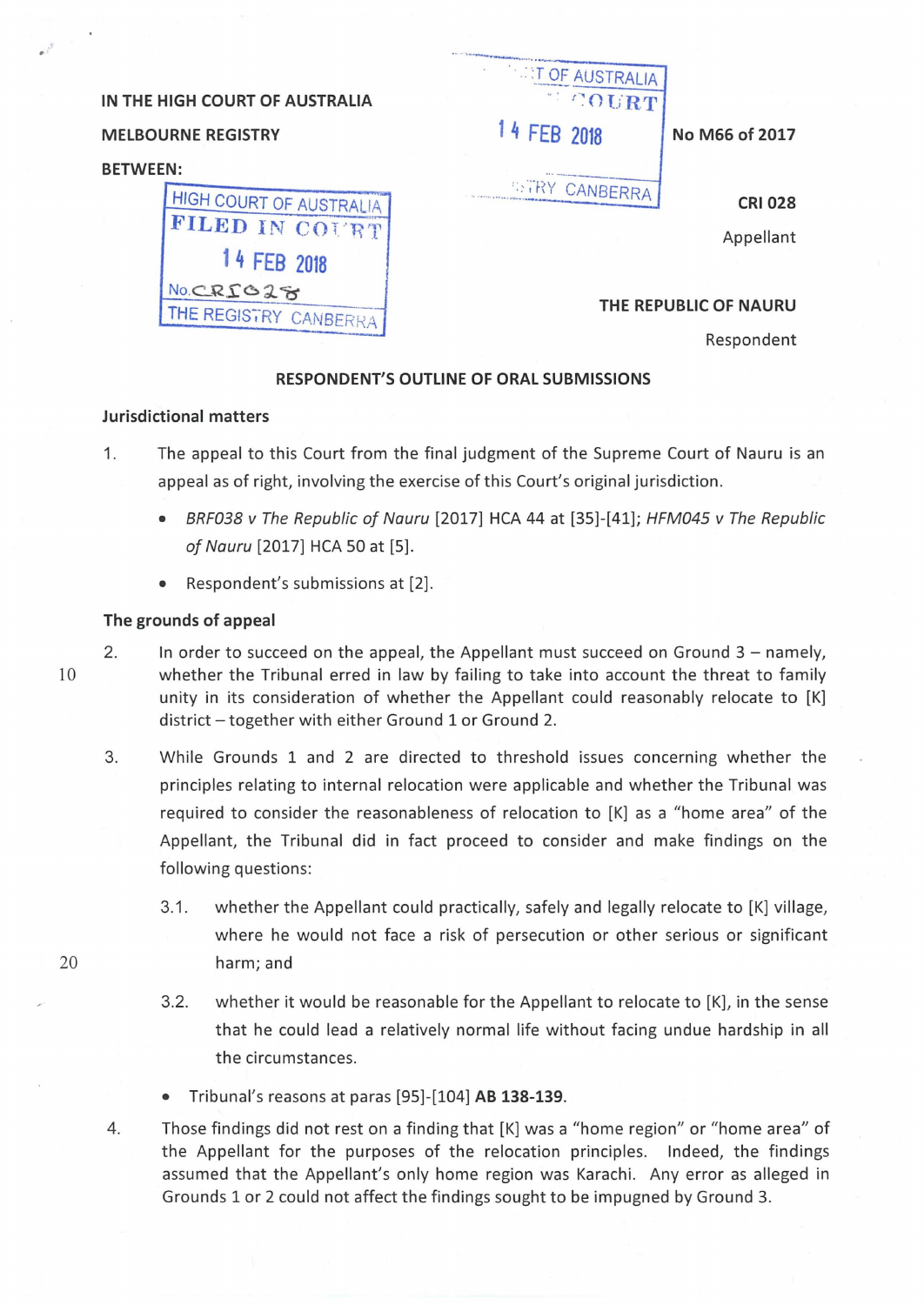# **Ground 1- application of the "relocation principles"**

- 5. If a claimant has a well-founded fear of persecution in one part of his or her country of origin, the claimant will not be a refugee within Article lA of the Refugees Convention if there is another part of the country in which he or she does not have a well-founded fear of persecution and to which he or she can reasonably be expected to relocate. In such circumstances, the "causative condition" in Art lA will not be satisfied.
	- SZATV v Minister for Immigration and Citizenship (2007} 233 CLR 18 at 25-26 [19].
	- Minister for Immigration and Citizenship v SZSCA (2014} 254 CLR 317 at 326-327  $[22]$ - $[23]$ , 331  $[39]$ .
- 10 6. Analogous questions can arise where the claimant does not face a real chance of persecution in an area in which he or she had previously lived, but would face a real chance of persecution if he or she were to travel to another area and could not reasonably be expected to avoid that area.
	- SZSCA at 327 [25], 328 [29], 331 [39], 332 [40]-[41], 334 [46].
	- 7. There was no error in the Tribunal's finding that [K] was a "home area" of the Appellant, in addition to Karachi, based on his *"close,* longstanding and ongoing connection" to the area: **AB135** [81]. This was doing no more than identifying a place in Pakistan to which the Appellant was likely to return, or to be returned. The Tribunal did not ignore whether it was possible and reasonable for the Appellant to return to [K].
- 20

 $\mathcal{A}^{\left( \frac{1}{2}\right) }$ 

- $CSO15$  v Minster for Immigration and Border Protection [2018] FCAFC 14 at [22],  $[37]$ ,  $[41]$ - $[42]$ .
- SZQEN v Minister for Immigration and Citizenship (2012} 202 FCR 514 at 523 [38].

# **Ground 2- Tribunal's finding that [K] was a home area of the Appellant**

- 8. The finding that [K] was a home area of the Appellant was a finding of fact that was open to the Tribunal. In making that finding, the Tribunal clearly had regard to the circumstances of the Appellant's wife, including evidence that she was reluctant to go to [K] and did not want to leave her family in Karachi. Further, in determining whether [K] was a home area for the Appellant, the Tribunal expressly took into account that [K] may not be a home area for the Appellant's wife.
- 30 • Tribunal's reasons at [77]-[81] **AB135**

# **Ground 3- Tribunal's finding that the Appellant could reasonably relocate to [K]**

9. The question whether it is reasonable, in the sense of practicable, for a claimant to relocate to a safe place within his or her country of origin is a factual inquiry having regard to the claimant's particular circumstances of the impact on him or her of relocation.

2.